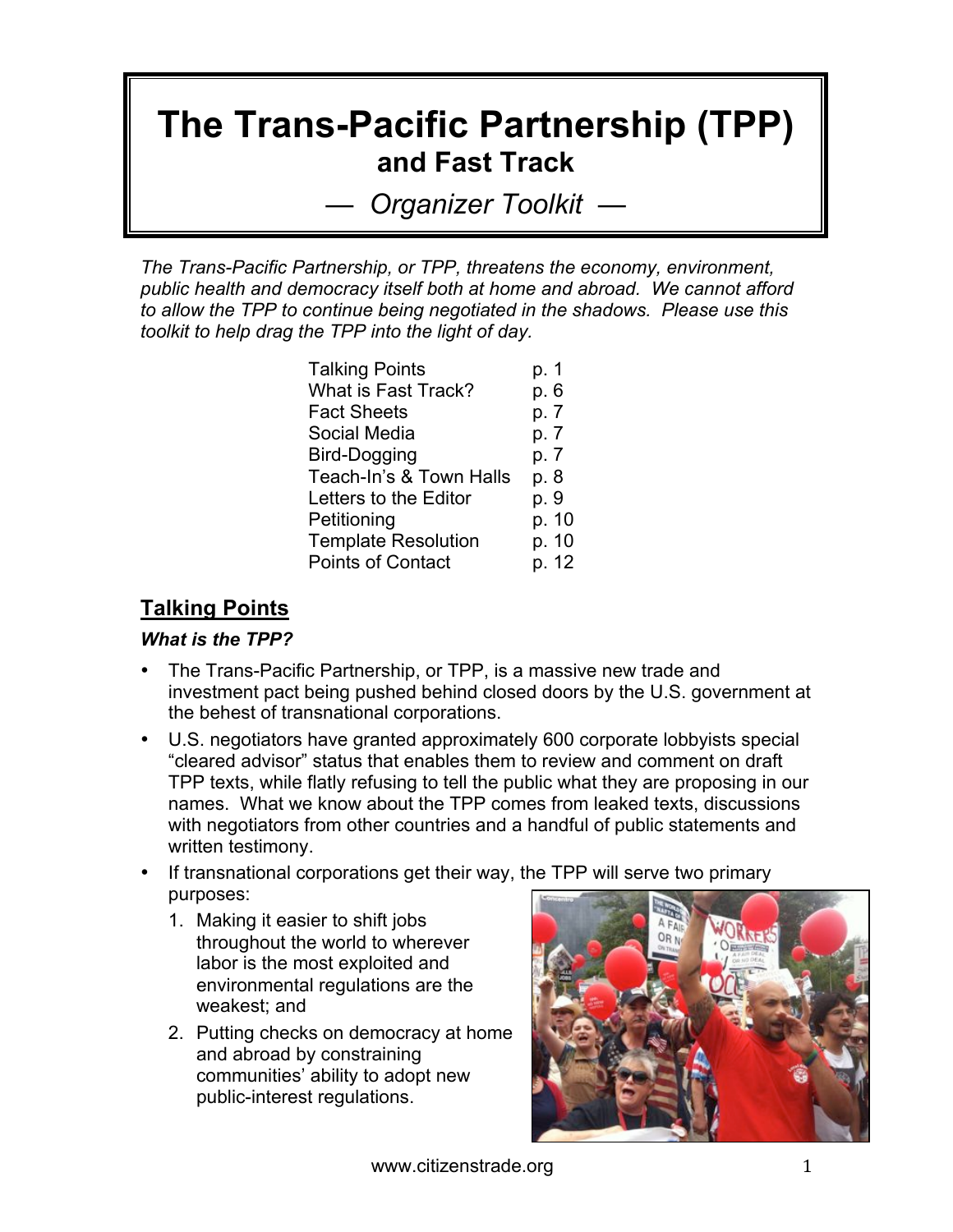- The TPP is currently being negotiated between the United States, Australia, Brunei Darussalam, Canada, Chile, Japan, Malaysia, Mexico, New Zealand, Peru, Singapore and Vietnam — covering approximately 40% of the global economy.
- The TPP is also specifically intended as a "docking



agreement" that other countries throughout the world could join over time, with Thailand, the Philippines and others already expressing interest.

• U.S. negotiators are pushing to complete the TPP as quickly as possible, so the window of opportunity to prevent a bad deal it is closing fast.

#### *How Will the TPP Affect the Economy?*

- Since the North American Free Trade Agreement (NAFTA) was enacted in 1994, the U.S. Labor Department has individually certified more than 2.5 million American jobs as destroyed by either direct offshoring or displacement by imports. The Economic Policy Institute estimates that the true number of jobs lost is actually closer to 3.5 million.
- This job loss is obviously devastating to the livelihoods of the families who experience it directly. It also reduces the tax revenue available for schools, infrastructure and other vital public services, and it puts a significant downward pressure on the wages and benefits of the jobs that are left.
- Much of this trade-related job loss is result of corporations looking to exploit cheap labor abroad — often in countries where workers are violently suppressed for organizing in favor of better working conditions.
- The TPP is expected to accelerate the "global race to the bottom" in working conditions, and unless significant changes are made, would undercut labor standards in the United States and across the world.
- Vietnam is currently being marketed as the "low-cost labor alternative" for corporations who feel that Chinese sweatshop workers are overpaid. The U.S. State Department noted in 2010 that independent labor unions, and even opposition political parties, are illegal in Vietnam. Vietnamese workers are often paid only one-third to one-half of what Chinese workers are paid.
- Brunei has virtually no union activity, nor any legal basis for collective bargaining or strikes. While considerably better on paper, Mexico's maquiladora are frequently controlled by company-run "ghost unions" insofar as there are any unions at all.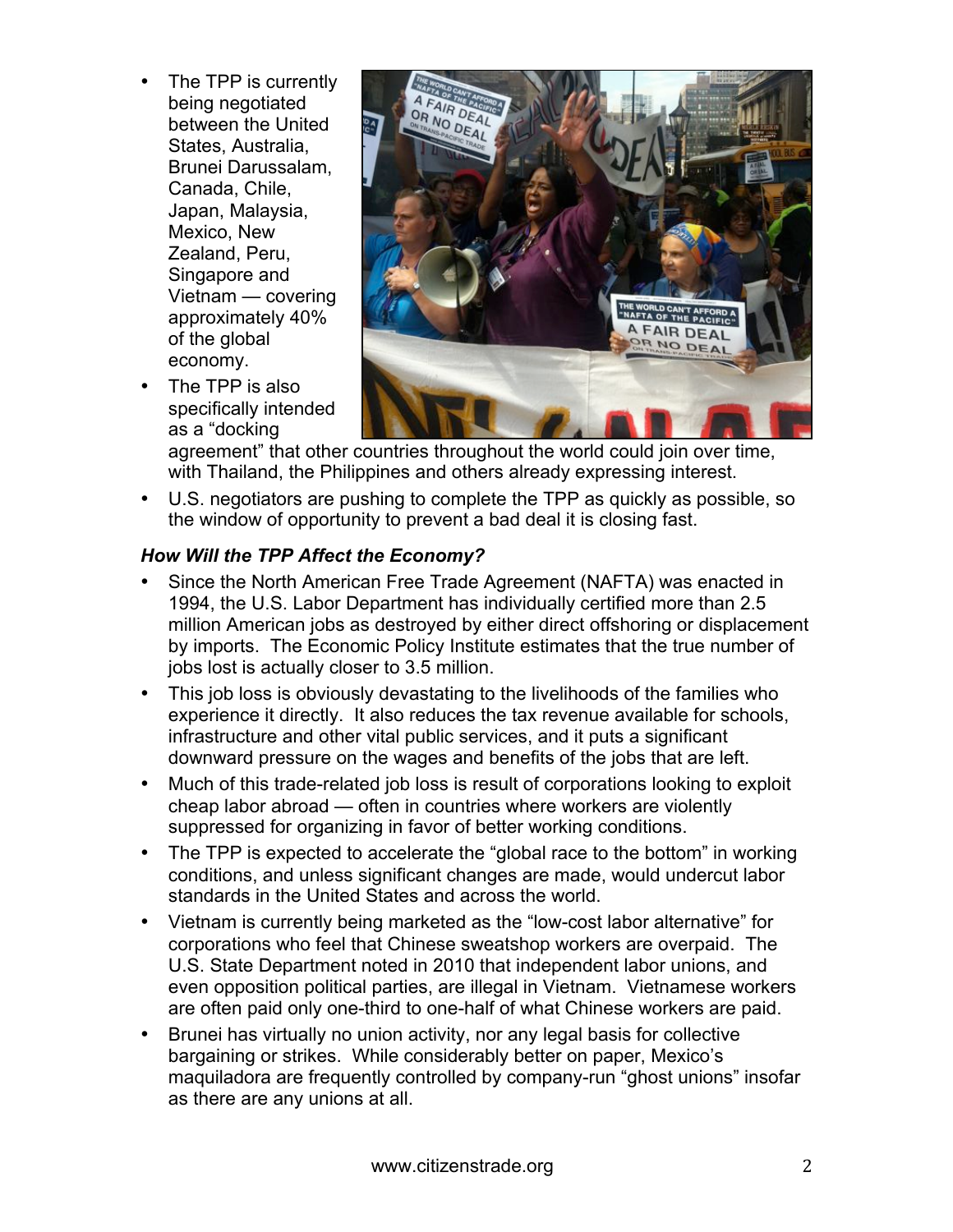- Labor and human rights organizations across the world have called on the TPP to include clear and enforceable labor standards based on the International Labor Organization's core conventions, but there is no indication that any TPP nations' negotiating team is advocating this.
- Beyond just inadequate labor standards, the TPP is also expected to include a financial services chapter that would explicitly limit governments' abilities to regulate banks, insurance companies and hedge funds.
- TPP provisions being advocated by Wall Street include prohibitions against limiting the size of financial institutions (ie, safeguards against "too big to fail"); prohibitions against firewalls between different types of financial institutions (ie, reinstating the Depression-era Glass-Steagall Act); prohibitions against bans on specific financial products (ie, banning the sale of toxic derivatives); and prohibitions against capital controls (ie, tools designed to stabilize the flow of speculative capital).
- The leaked investment chapter of the TPP also includes proposals that would grant banks and other transnational corporations the power to challenge any laws, regulations and even court decisions that they believe violate the pact through private tribunals that circumvent domestic judicial systems.

#### *How Will the TPP Affect the Environment?*

- Leaked documents show that the U.S. trade negotiators are pushing for the TPP to include so-called "investor-state" provisions that would grant transnational corporations the power to challenge virtually any new environmental or consumer safety law, regulation or court decisions that negatively affects their expectation of profits as a "regulatory taking" throughout private tribunals that circumvent domestic judicial systems.
- Within the World Trade Organization (WTO), portions of the Clean Air Act, Endangered Species Act and Marine Mammal Protection Act have already been rolled back under similar "trade" provisions that grant this type of power to foreign governments. The TPP would go beyond the WTO by giving individual corporations the power to initiate challenges.
- Right now, a number of smaller Free Trade Agreements and Bilateral Investment Treaties likewise grant these powers to transnational corporations — and they are being used to attack clean air rules in Peru, mining laws in El Salvador and a court decision against the oil giant Chevron in Ecuador, among many other examples. Expanding this system throughout the Pacific

Rim would only increase the commonplace of these challenges.

If like past agreements, the TPP's sanitary and phytosanitary chapter will also require that countries can only enact "scientifically justifiable" food safety regulations, making it harder for countries to restrict the use of pesticides, food additives and genetically-modified organisms based on the precautionary principle.

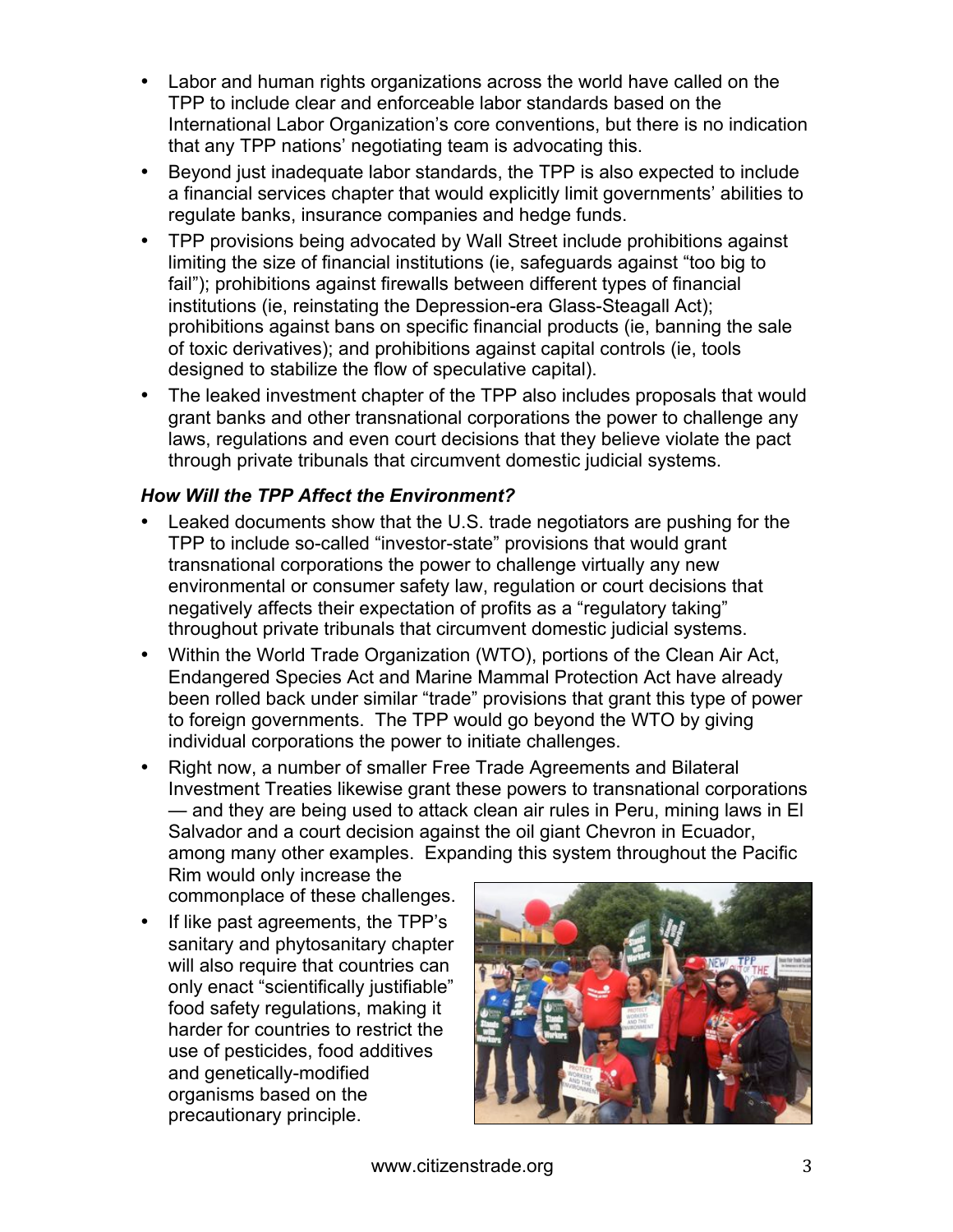- A leaked draft of the U.S. proposal for a new "regulatory coherence" chapter in the TPP would also impose new structures and procedures for domestic policymaking on almost all new forms of regulation.
- Beyond just heading off future environmental regulations, the TPP contains a variety of provisions — including investor-



state, quota prohibitions and more — that are likely to encourage increased "rip and ship" export of raw materials throughout the Pacific Rim, meaning more logging, drilling and mining in some of the most biodiverse ecosystems left on earth.

- The offshoring of production enabled by the TPP would also have direct environmental consequences. The carbon footprint and other emissions of overseas factories and mills is often much higher than it is in the United States. While typically not as high as the production-related emissions, the pollution associated with shipping products across the Pacific Ocean to reach U.S. markets is also not inconsequential.
- More so, access to sweatshop labor, cheap energy and lax environmental enforcement overseas also effectively subsidizes the production of certain consumer products — including, particularly, consumer electronics — thus enabling the sale of short lifecycle products that contribute massively to ewaste and throw-away consumer culture.

#### *How Will the TPP Affect Public Health?*

- Leaked U.S. proposals for several chapters in the TPP reveal that U.S. negotiators have reversed hard-won reforms designed to enhance access to affordable medicines that were made during the George W. Bush administration.
- Affordable, generic medications are critical to saving lives. The first generation of HIV drugs has come down in price from roughly \$10,000 per patient per year to just over \$100 per patient per year thanks to increased access to generic versions. This reduction in price has helped to dramatically scale-up the number of people throughout the world who are now receiving treatment.
- The leaked U.S. intellectual property text for the TPP would roll back access to generic medications by effectively lengthening the term of current 20-year drug patents.
- Specifically, the U.S. proposal would broaden the scope of patentability by making it easier for pharmaceutical companies to patent new uses and minor variations of old medicines; slow the production of new generics when patents expire by expanding "data exclusivity" over clinical trials therefore forcing either the timely and costly replication of such trials or an additional threeyear delay (beyond the current five) before such "exclusivity" ends; constrict safeguards against patent abuse by making it harder for public health advocates to challenge unjustified new patents; require new forms of drug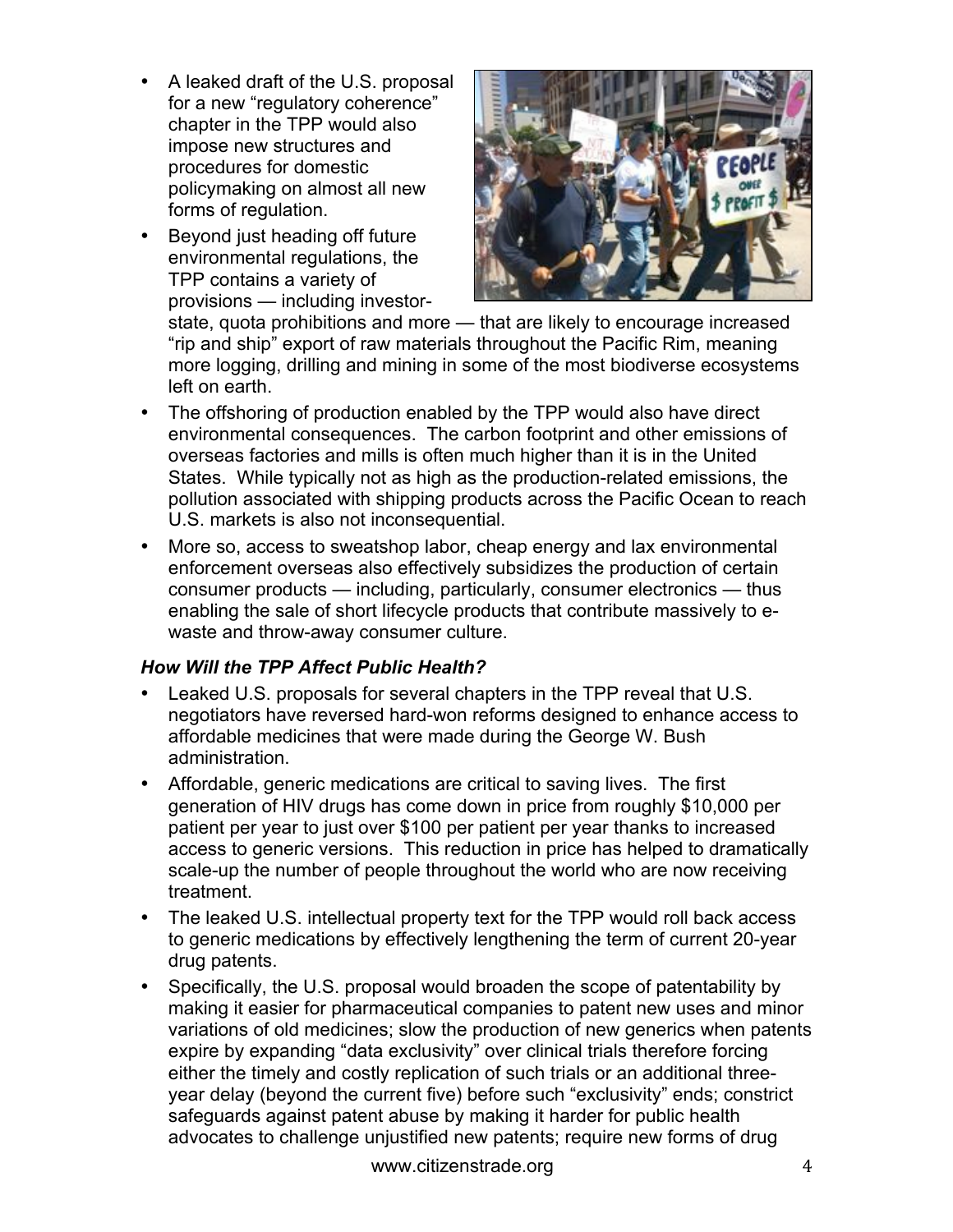patent policing; and mandate that countries allow patents on plants, animals and surgical methods.

- The leaked drug formularies proposal by U.S. negotiators also shows them pushing new tools for drug companies to challenge countries' decisions regarding what they will and will not pay for medicine within government health programs.
- The TPP likewise contains a number of provisions that could make it more difficult for countries to implement effective tobacco controls.

#### *The Need for Transparency*

- The TPP is believed to include some 29 separate chapters that are likely to affect jobs, wages, agriculture, migration, the environment, access to medicine, consumer safety, banking regulations, indigenous rights, Internet protocols, government procurement and more. A pact this far-reaching should be negotiated in the most transparent and participatory manner possible — but, thus far, U.S. negotiators have refused to share their proposals with the American public.
- During the TPP negotiations outside of Dallas, Texas in May 2012, labor, environmental and consumer advocates led by Citizens Trade Campaign delivered over 42,000 petition signatures calling on the U.S. Trade Representative to release its TPP proposals.
- In June 2012, 133 members of the U.S. House of Representatives likewise delivered a letter to the U.S. Trade Representative calling for greater public and Congressional oversight, and pointing to the historical precedents for fargreater trade negotiation transparency. This includes that the WTO regularly publishes draft texts on its website and that even the Bush administration released draft text of the Free Trade Area of the Americas (FTAA) in 2001.
- For a while, even Senator Ron Wyden, who chairs the Senate Trade Subcommittee charged with overseeing U.S. trade policy, was being denied access to the TPP texts. Reportedly, any Member of Congress can now see them if they are persistent enough.

#### • While the public has been denied access to the TPP text, the U.S. Trade

- Representative has granted approximately 600 corporate lobbyists (and a handful of others) special "cleared advisor" status that enables them to review and comment upon specific negotiating drafts.
- U.S. negotiators have said they will not share text with the public until after negotiations are completed — at which point it is extremely difficult to make substantive changes.

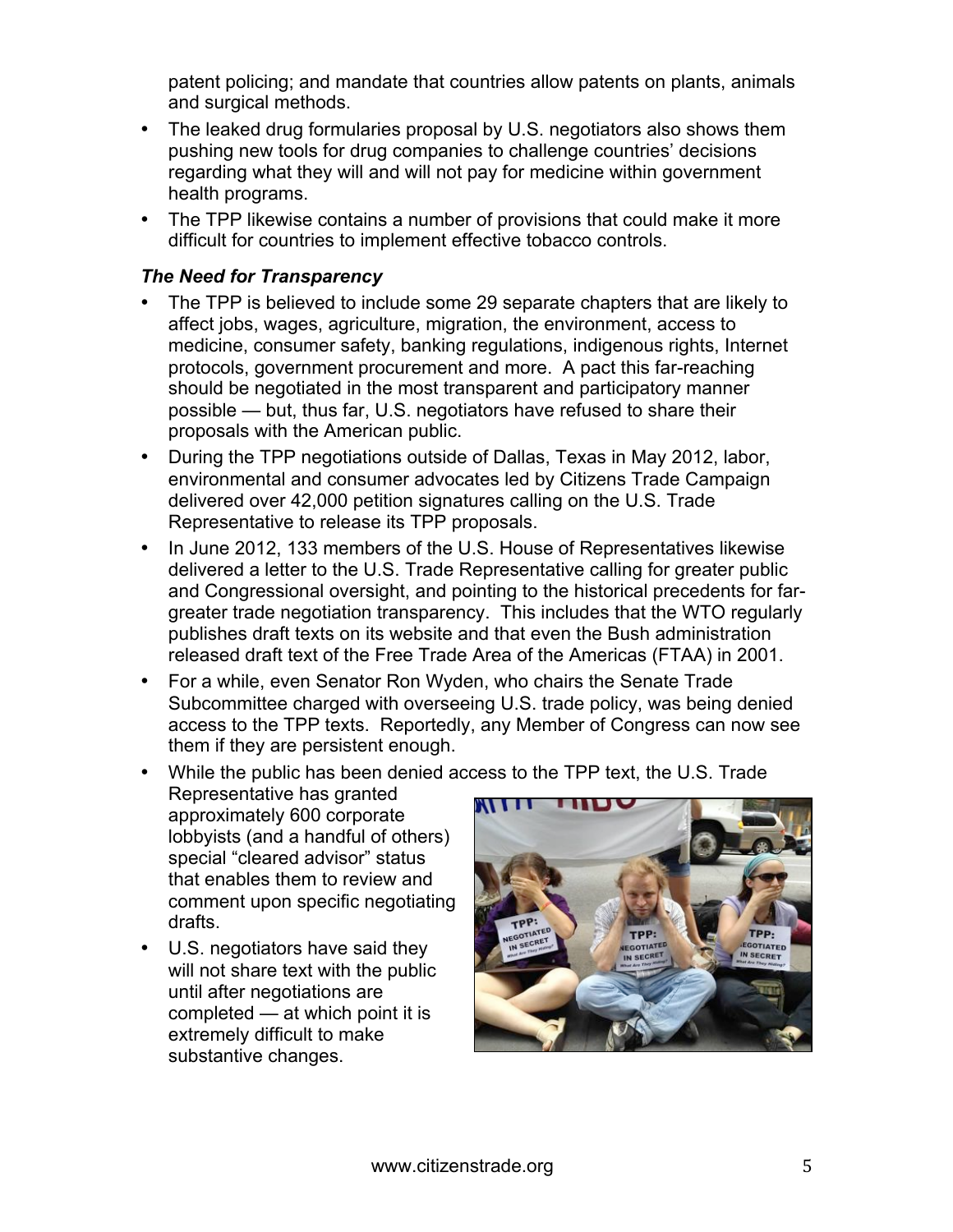### **What Is Fast Track?**

*Fast Track is a Nixon-era trade negotiating and approval process that strips power to influence the terms of trade agreements away from the public and our elected representatives, while maintaining and amplifying the influence of large corporate interests. If new Fast Track legislation were passed, the TPP could be rushed through Congress circumventing ordinary review, amendment and debate procedures.* 

- The first time Congress handed its authority over to the White House in this manner was during the Nixon administration. The last time was during the George W. Bush administration, when at 3:28 in the morning on July 27, 2002, by just a one-vote majority, the U.S. House of Representatives voted for a Fast Track delegation they then called "Trade Promotion Authority." That delegation of Fast Track expired on June 30, 2007. For new trade agreements, such as the Trans-Pacific Partnership (TPP), to be considered under Fast Track rules, Congress would first have to pass new Fast Track legislation.
- In concrete terms, Fast Track delegates five major elements of Congress' constitutional authority to the executive branch: the power to select trading partners; the power to set the terms of trade agreements and to actually sign the agreements before Congress votes on them; the power to write implementing legislation, circumvent Congressional committee review and submit the legislation directly for a vote; the power to override Congressional leaders' control of House and Senate floor schedules; and the power to override normal voting procedures, including a ban on all amendments and limits on debate. Under Fast Track, Congress does provide a list of "negotiating objectives" that the U.S. Trade Representative is supposed to try to meet, but these objectives are not enforceable.
- Fast Track is contrary to democratic principles like transparency, public participation and accountability in every way:
	- $\circ$  Under Fast Track, the U.S. Trade Representative negotiates the terms of trade agreements with other countries in secretive, behind-closed-door meetings.
	- $\circ$  While hundreds of corporate lobbyists are granted official trade advisor status, the general public has no right to see what is being proposed in our names until after negotiations have concluded, the agreement is signed and the opportunity for changes becomes all but impossible.
	- o Fast Track also removes Congress' exclusive constitutional authority to "regulate Commerce with foreign nations" by circumventing ordinary Congressional review, amendment and debate procedures.
- Because trade agreements take precedent over U.S. laws at the federal, state and municipal level, Fast Track enables an amazingly wide range of public interest policies to be rewritten without any of the typical public processes associated with democratic lawmaking.
- In 2012, U.S. Trade Representative Ron Kirk, the President's cabinet-level trade advisor, said, "In order for us to conclude the [Trans-Pacific Partnership] agreement, we're going to have to have [Fast Track] trade promotion authority." Interest in acquiring Fast Track trade promotion authority is also referenced in President Obama's published 2013 Trade Policy Agenda.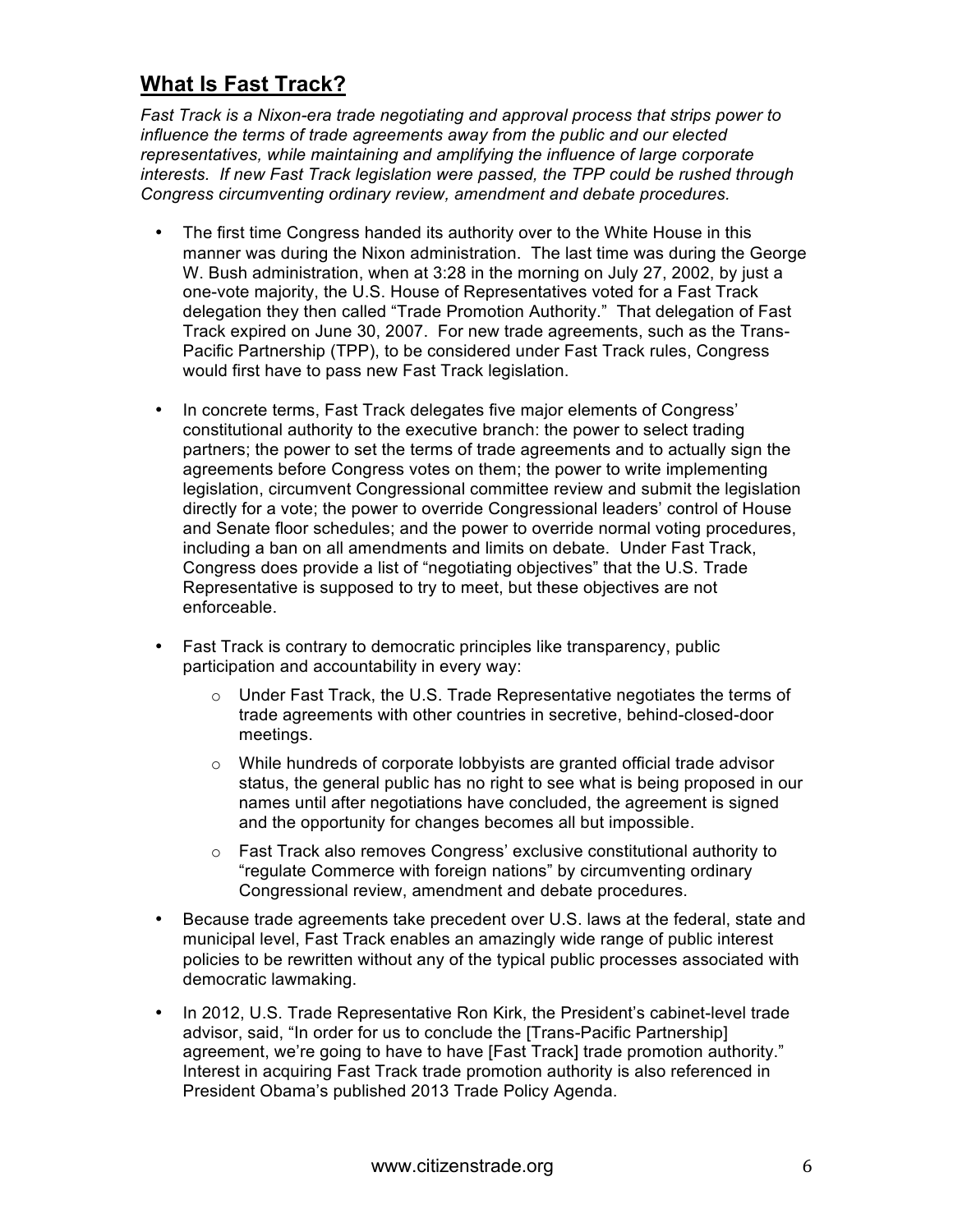# **Fact Sheets**

The Trans-Pacific Partnership http://www.citizenstrade.org/ctc/wp-content/uploads/2012/03/TransPacificFactsheet.pdf

#### Fast Track & the TPP

http://www.citizenstrade.org/ctc/wp-content/uploads/2013/03/FastTrackFactsheet.pdf

What Corporations Want with the TPP http://www.citizenstrade.org/ctc/wp-content/uploads/2012/03/TransPacificCorporations.pdf

#### The TPP and the Environment

http://www.citizenstrade.org/ctc/wp-content/uploads/2012/03/TransPacificEnvironment.pdf

The TPP's Threats to Public Health http://www.citizenstrade.org/ctc/wp-content/uploads/2012/03/TransPacificPublicHealth.pdf

The 21<sup>st</sup> Century Trade and Market Access Act http://www.citizenstrade.org/ctc/wp-content/uploads/2012/07/21stCenturyTradeAct.pdf

## **Social Media**

#TPPTuesday: Help spread the word about TPP resistance over social media by signing up for the #TPPTuesday Social Media Action Team at: http://www.globalexchange.org/blogs/peopletopeople/2013/07/02/break-the-silence-on-the-tpp/

Twitter: All tweets about the TPP should include the hashtag #TPP. Other hashtags can also be used for local and issue-specific differentiation, but please always include #TPP. You can also follow @citizenstrade for updates.

Facebook: Please post any humorous photos, stunt videos or stories to www.facebook.com/TPPlulz.



# **Bird-Dogging**

Elected officials are hearing from corporate lobbyists about the TPP; it's critical that they start hearing from constituents, too. Any time is a good time to communicate with Members of Congress, but it is particularly important that they hear face-toface from constituents when they are at home "in district."

• You can learn about "Town Hall Events," "Congress on Your Corner" and other public events featuring your Congressperson by visiting their website, signing up for their email list and following them through social media. Joining state or regional political party email lists is also

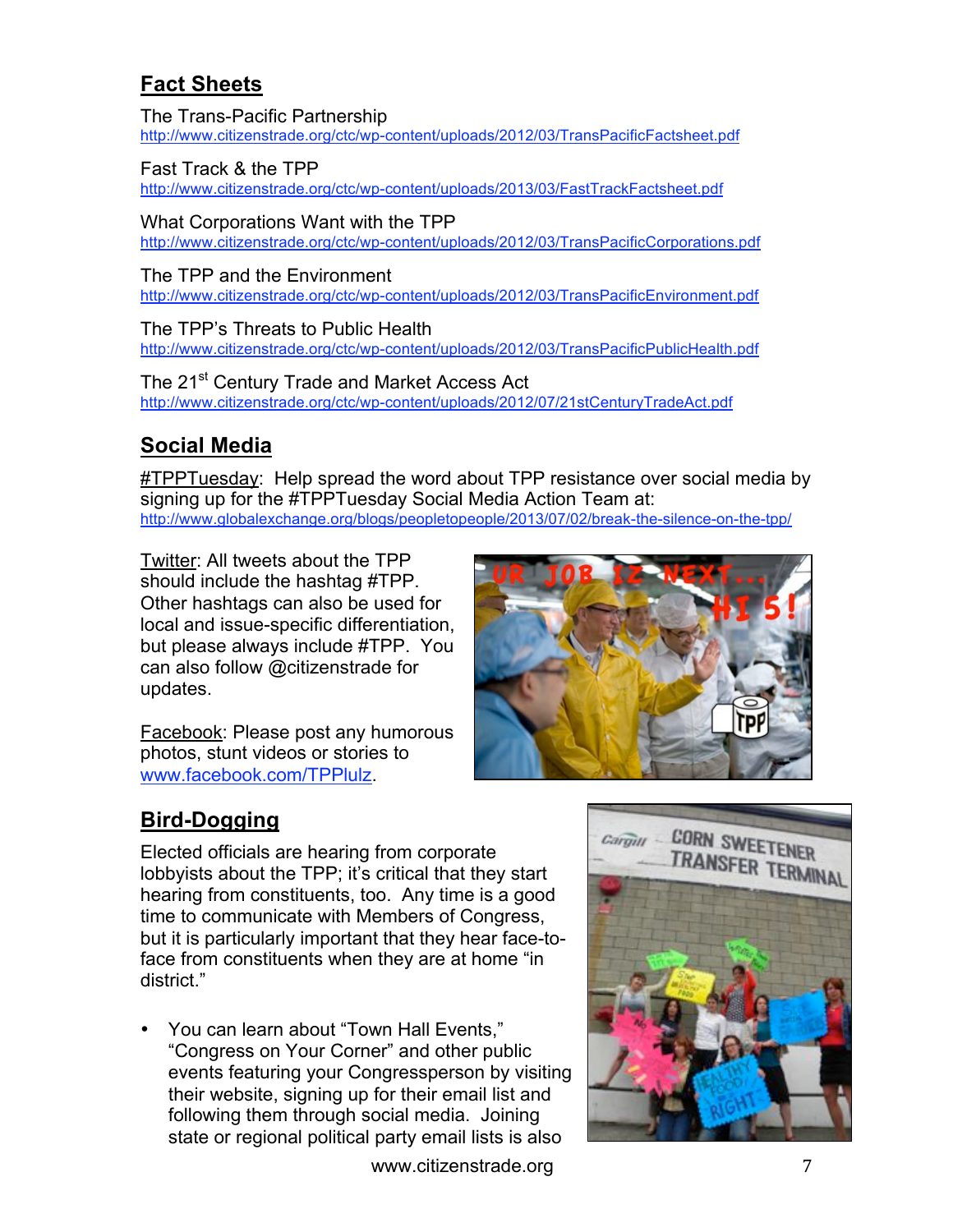sometimes helpful. When in doubt, simply call your Congressperson's local office and ask when they'll next be making a public appearance where you can ask them a question.

- Pay attention to the Congressional Calendar to get a sense of when they'll be in session in Washington, DC and when they'll be back home. (See, for instance, http://thomas.loc.gov/home/ds/). Most Members of Congress spend a good part of the month of August and early September in their home states, and often have public events then — but there are also specific weeks throughout the year when the House or Senate will be on recess.
- When you attend a "Town Hall" or other event, try to arrive early, so that you can get a good seat and in case they hand out numbers for people to ask questions. If you bring friends with you, you may want to spread out, rather than sitting next to one another, in order to increase the likelihood you get called for a question.
- Consider writing down your question before you get there. Think carefully about what you want to communicate to the Congressperson and the audience in a couple of sentences, and make sure you end with a clear "yes" or "no" question, rather than something more open-ended like "what do you think?" If the Congressperson doesn't give a clear "yes" or "no" feel free to follow up immediately after they've answered before they can call for the next question.
- Examples of "yes" or "no" questions include: "Congresswoman, will you call on TPP negotiators to tell the American public what they've been proposing in our names?" or "Senator, will you cosponsor the 21<sup>st</sup> Century Trade and Market Access Act?"
- Take notes on the Congressperson's response, and please email their answers to tppaction@citizenstrade.org.

If after searching online and calling their office you find that your Member of Congress is one of the few who doesn't do "Town Halls" and other events with constituents, consider leafleting with one of the factsheets above outside one of their fundraisers (every Congressperson does those) or calling through your list of friends and family and urging them to call the Congressperson's office about the TPP. The less used to interacting with constituents they are, the more meaningful your persistence will be.

# **Teach-In's & Town Halls**

Corporate media isn't giving the TPP the attention it deserves, so it is up to us to spread the word. Organizing your own teach-in, town hall or community forum about the TPP is a great way to educate and mobilize your community about it.

• *Find a venue.* Union halls, churches, community centers and libraries are all great, low-cost venues. Choose a venue that is

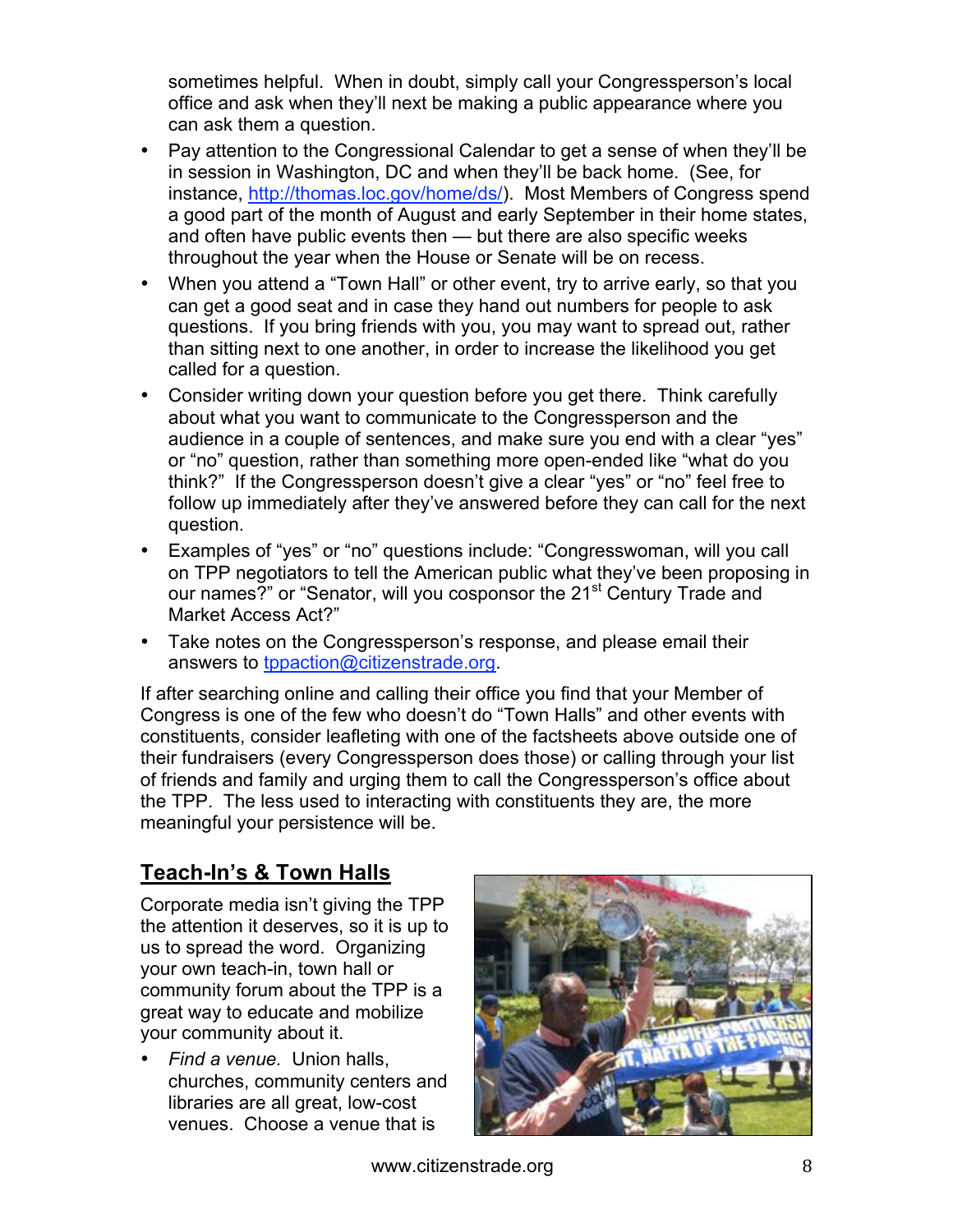convenient and familiar to the audience you're seeking to reach.

- *Recruit speakers.* You know your audience and what messengers will move them. Local labor, environmental and human rights organizations may be able to provide speakers — especially on the local impacts of *past* trade agreements such as NAFTA and the WTO — which you can supplement by speaking yourself about the TPP using the talking points above. You can also reach out to the points of contact listed in this toolkit for additional speaker suggestions.
- *Get cosponsors.* Ask trusted local organizations if you can list them as event cosponsors and if they will spread the word about your event to their membership.
- *Spend most of your time on turnout.* At minimum, create an email about the event that you circulate to as many people as you can — asking them to forward it to their lists. Other turnout strategies include: creating a Facebook event page for the event; leafleting other events; posting flyers at the venue and elsewhere; phonebanking your friends and other phone lists; and putting an event listing in newspapers and newsletters. Please also email tppaction@citizenstrade.org and we may be able to help promote it.
- *Invite Members of Congress.* Invite Members of Congress and their staff to attend your event. If they show up, they will learn something — and even if they don't, they'll at least know that constituents are talking about the TPP.
- *Circulate a sign-in sheet.* Have a sign-in sheet for the event, and have a volunteer hit up everyone as they enter and/or circulate it on a clipboard as people are seated. These are people who care about the TPP and you may want to communicate with them in the future. Be sure to get their names, email addresses and phone numbers.
- *Include an action step.* Circulate a poster-sized petition that you have people sign and then recruit volunteers to help deliver it to your local Congressional office; have people pull out their cell phones and call their Member of Congress right then-and-there; ask people raise their hands if they can help bird-dog at an upcoming Congressional town hall; or leave people with some other easy way to take action.
- *Spread the word about what you learn.* Recruit someone to videotape your presenters and post the videos online. You can share the videos with people who signed up on the sign-up sheet and encourage them to share them with friends who couldn't attend and to post them on social media. Also consider writing and circulating a press release about the event with short quotes about the TPP from each of your speakers. You can send it out to both the corporate media and over listserves to help spread the word.

### **Letters to the Editor**

*Letters to the Editor are a great way to get the word out about the TPP. Not only are they one of the most closely-read sections of any newspaper, but they are often monitored by politicians as a gauge of public opinion. Over time, letters can even influence the editorial positions and coverage decisions of a paper. Here are some tips for getting published…*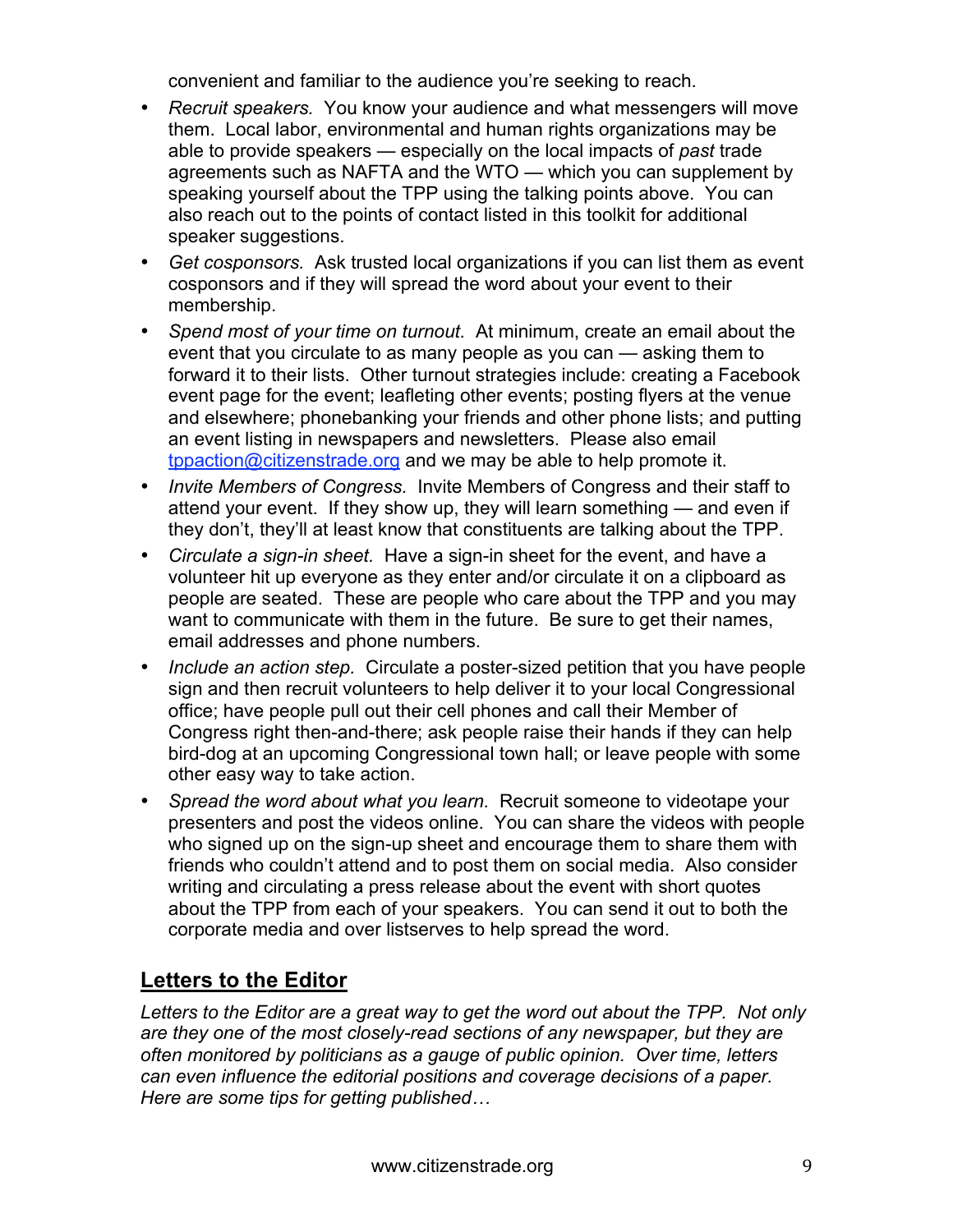- Stick to one main point, such as "The Trans-Pacific Partnership is bad for our state because..." or "Our Senator should support the 21<sup>st</sup> Century Trade and Market Access Act because…"
- Keep it short. A short letter is more likely to be published and less likely to be edited down than a long one.
- Find a news hook. If possible, write in response to something the paper recently published (ie, unemployment figures, a factory closure, an article on global warming, etc.).
- Be opinionated, but polite. The Letters section is meant for opinions, but avoid insulting politicians, readers or the paper.
- Include your contact info. Include your full name, address and phone number along with your email address when you submit it. Some papers will want to confirm you really wrote the letter submitted.
- Personalize the letter. Use the taking points provided in this toolkit to help craft a personalized letter. Cookie-cutter letters are often detected.
- Please send copies of your published letters to tppaction@citizenstrade.org.

### **Petitioning**

Some of the latest national petitions on the TPP are on the "Take Action" button at www.citizenstrade.org. For a PDF that you can print out and circulate at meetings and elsewhere, please email tppaction@citizenstrade.org.

### **Template Resolution**

*Please consider passing the following resolution within your labor, environmental, faith or community organization — making any changes you deem appropriate. Please share passed resolutions at: tppaction@citizenstrade.org.* 

#### **Resolution Opposing the Trans-Pacific Partnership**

Whereas, the North American Free Trade Agreement (NAFTA) and similar trade policies are directly responsible for approximately 3.5 million lost jobs in the United States, increasing unemployment, while also reducing tax revenue for schools, infrastructure and other critical public services and driving down the wages and benefits of the jobs that are left; and

Whereas, these trade agreements have also been devastating for working people in developing countries, forcing countless family farmers off their land and encouraging a global race to the bottom in working conditions; and

Whereas, the proposed Trans-Pacific Partnership (TPP) is poised to become the largest Free Trade Agreement in the world, with twelve countries already included, but also containing a "docking" mechanism that would allow new countries to join over time; and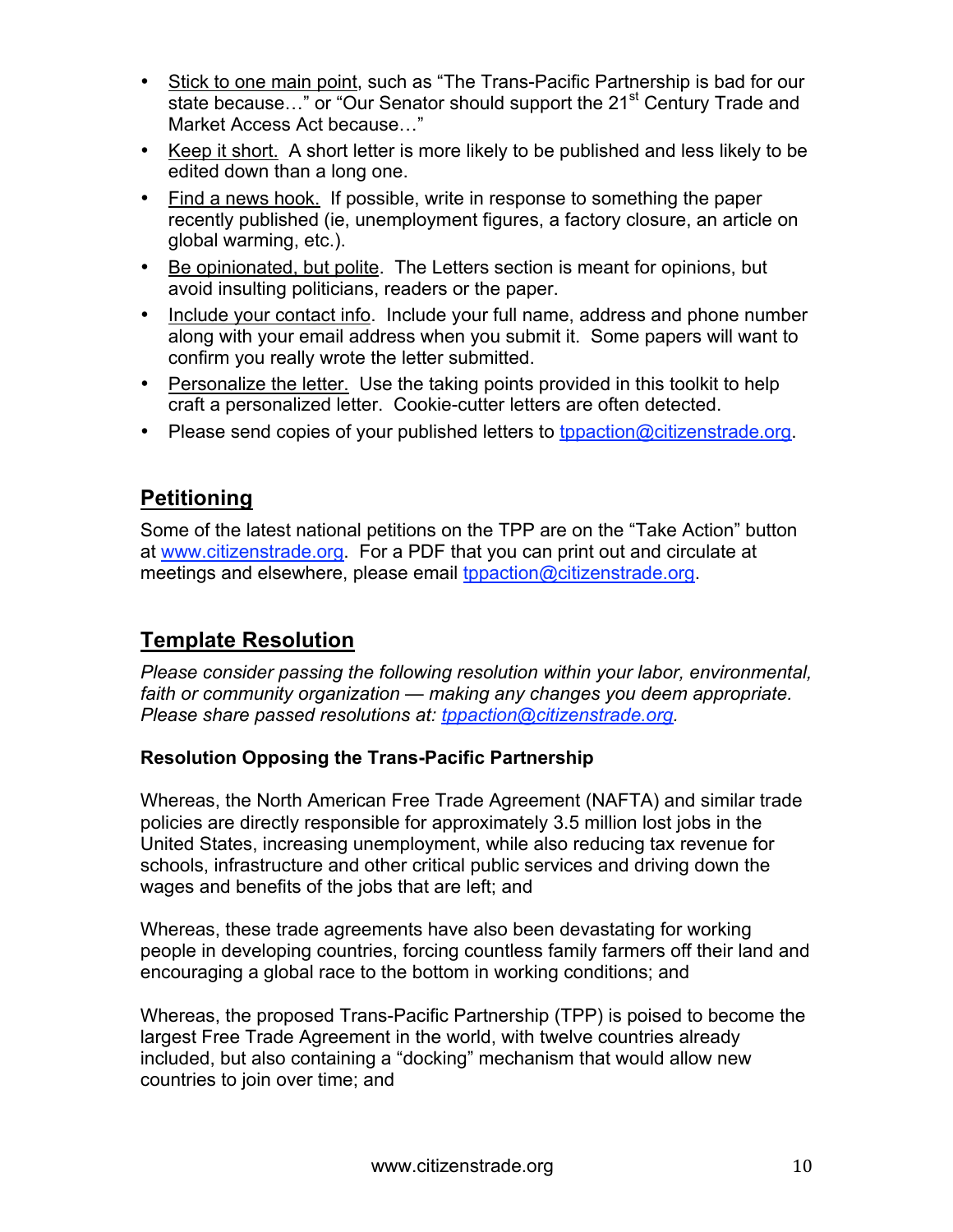Whereas, a number of the current TPP negotiating countries have atrocious labor standards, with some actually banning independent trade unions and even being promoted as low cost labor alternatives to China; and

Whereas, there is no indication that U.S. negotiators are pushing for the TPP to include enforceable labor standards based on core International Labor Organization conventions regarding child labor, forced labor, freedom from discrimination and the right to organize; and

Whereas, leaked TPP documents reveal U.S. negotiators pushing for provisions that would allow transnational corporations to challenge U.S. laws, regulations and court decisions, as well as those of other countries, as so-called "regulatory takings" through a private tribunal system that circumvents domestic judicial systems, thereby threatening future environmental, consumer safety, labor and financial rules and other democratically-enacted public interest regulations; and

Whereas, leaked TPP documents further reveal U.S. negotiators pushing for provisions that would extend the length of drug patents, thereby reducing access to affordable generic medications at home and throughout the world; and

Whereas, U.S. trade negotiators have granted approximately 600 corporate lobbyists access to the TPP negotiating texts, but have flatly refused to tell the American people what they are proposing in our names;

Whereas, various corporate lobby groups are calling for new Fast Track "trade promotion authority" legislation that would allow the TPP to circumvent ordinary Congressional review, amendment and debate procedures; and

Whereas, the world cannot afford a "NAFTA of the Pacific";

Therefore, be it resolved, that our organization opposes the Trans-Pacific Partnership; and

Be it further resolved that our organization will seek out opportunities to work with others in our communities and throughout the world to oppose the TPP; and

Be it further resolved that our organization will question candidates for political office about their positions; and

Be it further resolved that our organization calls upon Congress to oppose Fast Track for the TPP: and

Be it finally resolved that our organization will submit a copy of this resolution to all Members of Congress in our region and to the President.